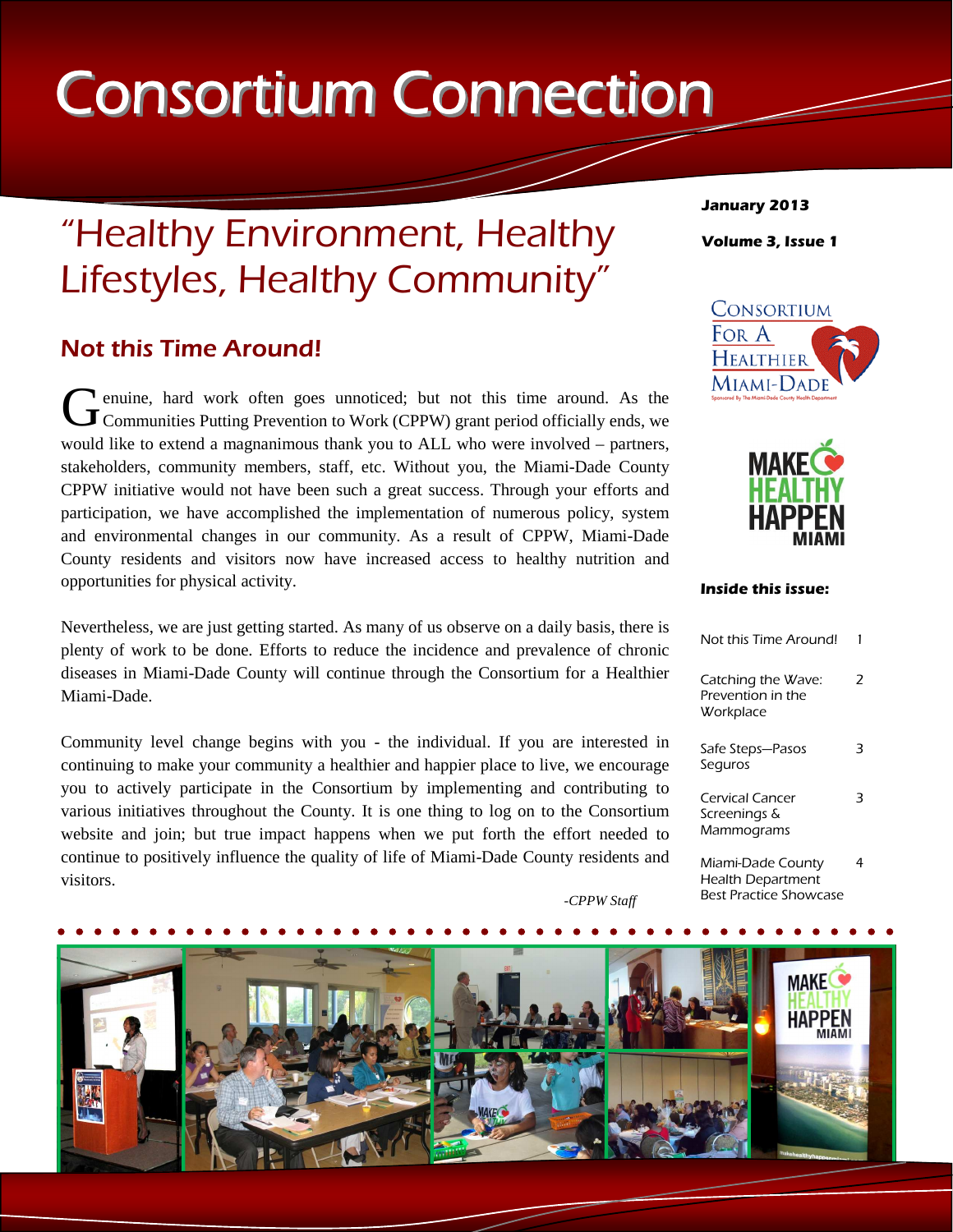#### Catching the Wave: Prevention in the Workplace



Do you see it? Can you feel it? It's the changing perception across America – and FINALLY in Florida, that our best hope of battling costly and debilitating chronic diseases is not through medical breakthroughs in treatment but in preventing their onset altogether. As residents of the most progressive country in the world with the most state of the art medical technology, treatments and interventions, we should be the healthiest. But sadly, the World Health Organization (WHO) reported in 2000 that the US healthcare system ranked  $37<sup>th</sup>$  among all nations. The New England Journal of Medicine reported in 2010 that while the highly criticized and debated WHO report

may have its shortcomings, there is no denying that in 2006, the US spent the most on healthcare out of ALL nations yet infant mortality still ranks us 39. This is undisputable. The fee-for-service model of healthcare delivery has largely fueled the rising cost of healthcare. As a result, we as Americans have grown accustomed to what we at the Florida Heart Research Institute call the "magic pill approach." Have a backache, take a pill. Have high blood pressure or cholesterol, take a pill. It's a never ending cycle that is spiraling out of control as we continue to put out the fires of illness and disease through costly treatment interventions. But finally, FINALLY there is increasing recognition and awareness that maybe our approach is all wrong. Maybe rather than focusing on the *treatment* of chronic diseases as they occur, we should be focusing on *preventing* them all together! Health promotion advocates have finally been heard on Capitol Hill and the passage of the Affordable Care Act has provisions to encourage health promotion programs in the workplace as a means to improve public health through prevention.

You may ask yourself, why incentivize prevention programs in the workplace? The answer is simple. We Americans frequently spend more waking hours at work than we do at home with our families. And employers are slowly realizing that the only way to turn the tide of the rising costs of healthcare is to keep their workforce healthy and improve the health of those already afflicted with disease. Heart disease can be prevented, stopped and even reversed if the proper corrective steps are taken. And here is more good news: the prevention strategies for heart disease are the same for cancer, diabetes and most other chronic diseases. The "magic pill" is the same for all of them… (but it takes time and a concerted effort): it's a healthy diet and daily physical activity. Employers who adopt worksite wellness programs that promote a healthy lifestyle of no smoking, exercise and a diet rich in fruits, vegetables, whole grains and lean meats are reaping the benefits of their efforts and the efforts of their employees through a decrease in medical claims, constant or reduced medical premiums, reduced absenteeism, reduced worker's compensation claims and healthier, happier, more loyal and productive employees. Research has shown that for every dollar spent on worksite wellness programming there's a \$3 to \$6 return on investment.

In an effort to encourage more businesses to adopt worksite wellness programs and to reward those that do, Florida Heart Research Institute is proud to partner with the Miami-Dade County Health Department and the Consortium for a Healthier Miami-Dade in hosting the fifth annual **2013 Florida Worksite Wellness Forum and Awards** on Friday, April 12<sup>th</sup>, 2013 at the Miami Beach Resort and Spa. The event includes morning workshops with national speakers and movers and shakers in the field and an awards luncheon emceed by local CBS news anchor Cynthia Demos. The call for nominations is currently underway for large, mid-sized and small businesses with active programs with documented outcomes. Winners will receive a \$500 award along with the honor of entering the Winners Circle in perpetuity. Paul Terry, Chief Executive Officer of StayWell Health Management, will serve as Keynote speaker of the luncheon. Those who desire to network further may attend the VIP reception with the speakers and winners following the luncheon. To learn more, go to www.worksitewellnessawards.org. An investment in teaching your employees about preventive strategies to a healthier, happier life can be well-rewarded. We invite the entire state of Florida to join us April 12th and catch the wave!

> *- Tori Gabriel Florida Heart Research Institute Worksite Wellness Committee*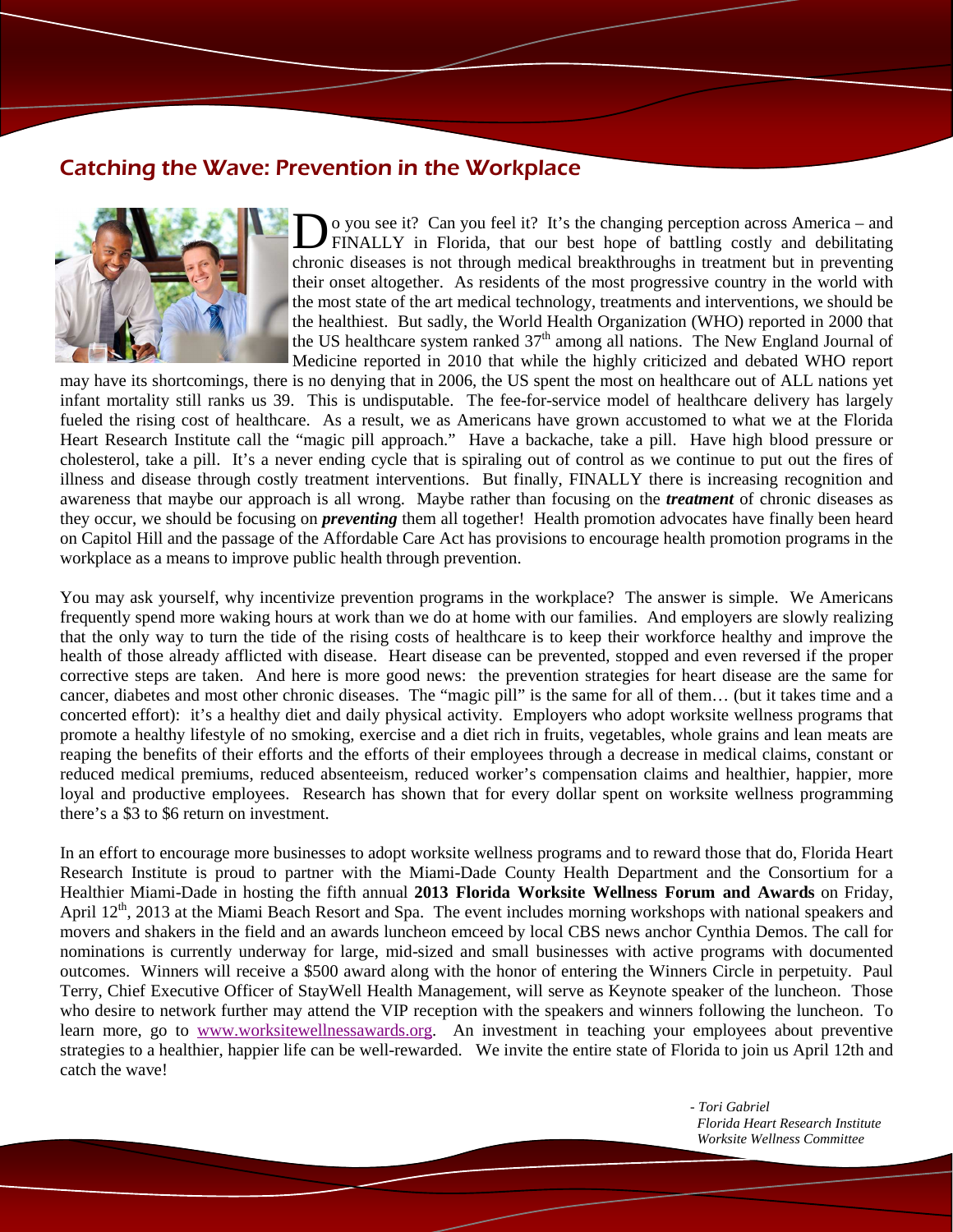## Safe Steps—Pasos Seguros



D id you know that Miami-Dade County has the fourth highest pedestrian crash rate in the nation, and the highest rate of elder pedestrian crashes (injuries and fatalities) in the state? The Alliance for Aging is pleased to announce that it has received a second year of funding from the Florida Department of Transportation to support its elder pedestrian safety program, Safe Steps-Pasos Seguros.

This program includes:

1) Educational workshops with elders who live within walking distance of the "10 most dangerous intersections for elder pedestrians"

- 2) Public service announcements on elder pedestrian safety shown on English and Spanish television from Broward County to Key West
- 3) An Elder Pedestrian Advisory Group of local planners, engineers, researchers, and first responders

In January, the Alliance will host an Elder Pedestrian Safety Policy Forum to discuss ways to lower the rate of elder pedestrian injuries and fatalities by improving pedestrian safety. This spring the Alliance will be working with the Urban Health Partnership on Safe Routes to Aging in Place, part of the Miami-Dade County Age-Friendly Initiative. For more information on Safe Steps-Pasos Seguros, please contact Woodie Pagan at 305-670-6500 or paganw@elderaffairs.org.

> *- Marsha Jenakovich Alliance for Aging Health and the Built Environment Committee*

## Cervical Cancer Screenings & Mammograms

#### **When:**

January 26, 2013 8:00 AM—12:00 PM

#### **Where**:

West Dade Family Planning Clinic 11865 SW 26th Street, Suite J2 Miami, FL 33175

#### **Free if you:**

- Are 50 years or older
- Have not be screened within the last year
- Meet the financial eligibility guidelines

**Pre-registration is required. Please call 305-470-5634.**